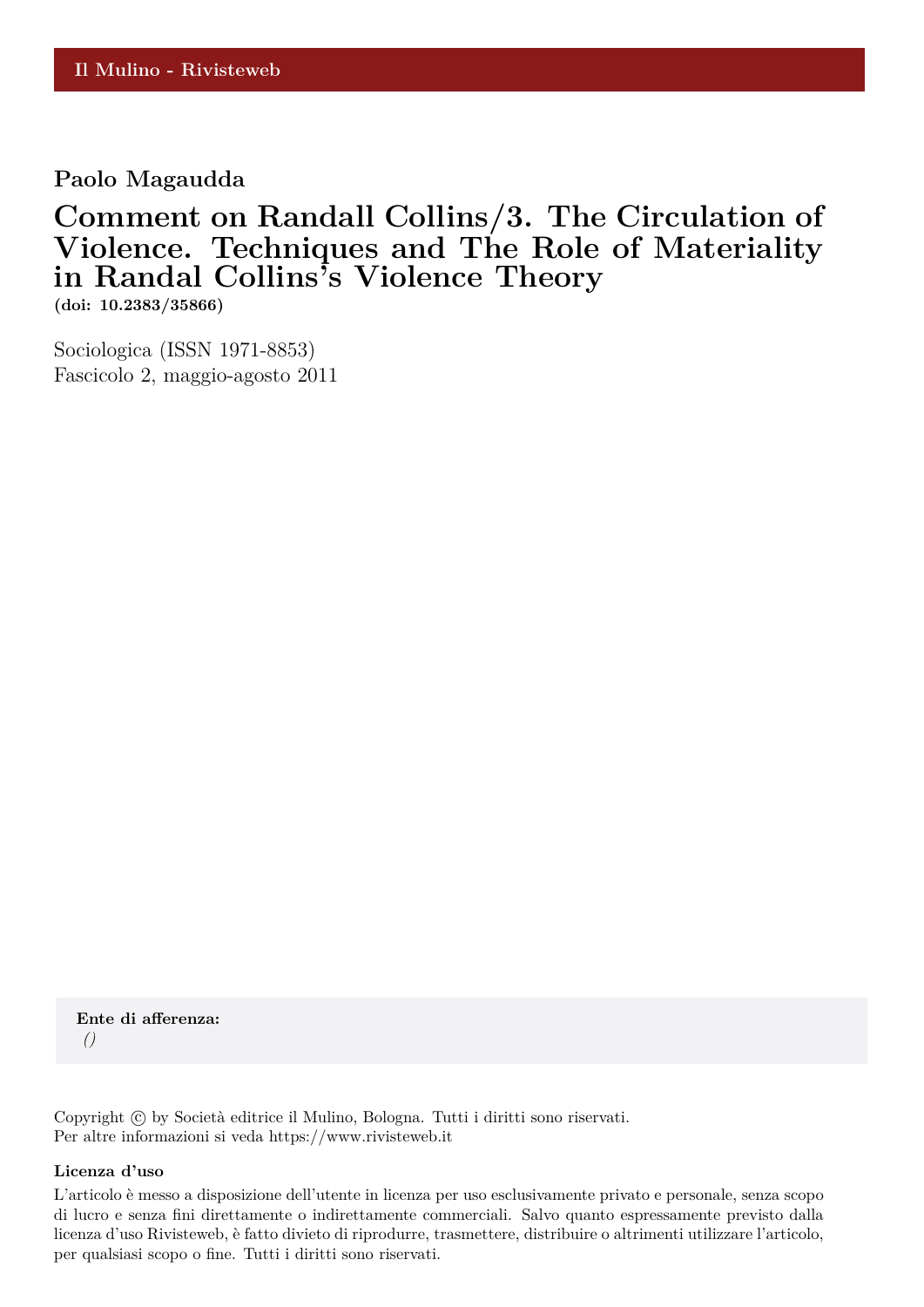# Comment on Randall Collins/3

The Circulation of Violence. Techniques and The Role of Materiality in Randal Collins's Violence Theory

### *by* Paolo Magaudda

doi: 10.2383/35866

In reading Randal Collins' paper and the huge book on violence, from which the paper presented in "Sociologica" develops, I have been captured by two specific elements the author uses and would like to see them further developed. The former is the concept of the "technique" of violence and the way Collins sets the idea of "technique" quite at the center of his micro-sociological explanation of violence in society; the latter, partially connected with the previous, is the role accorded to artifacts and technologies in the process of construction of regimes of violence in society. Therefore, my comment will elaborate around these two elements: the centrality of the techniques and artifacts in explaining the phenomenon of violence. I will try to point out how a further analytical development of these two dimensions will allow expanding in a more structural form the overall argument on violence in society addressed by the author.

Indeed, I believe that taking into consideration in a more careful way these two elements could help Collins's theory to make a step forward, from what the same Collins defines as a "micro-sociological theory" to a broader conception related with the presence of violence in society. As I will argument later, taking techniques and artifacts into account more thoroughly would enable the comprehension of some more connections between the situated and individual interaction and the structural dimension of routines and practices connected with violence in society. While Collins's first book on violence is explicitly focused on the micro dimension of violence, the author is also working on the release of a second tome on the more structural, repet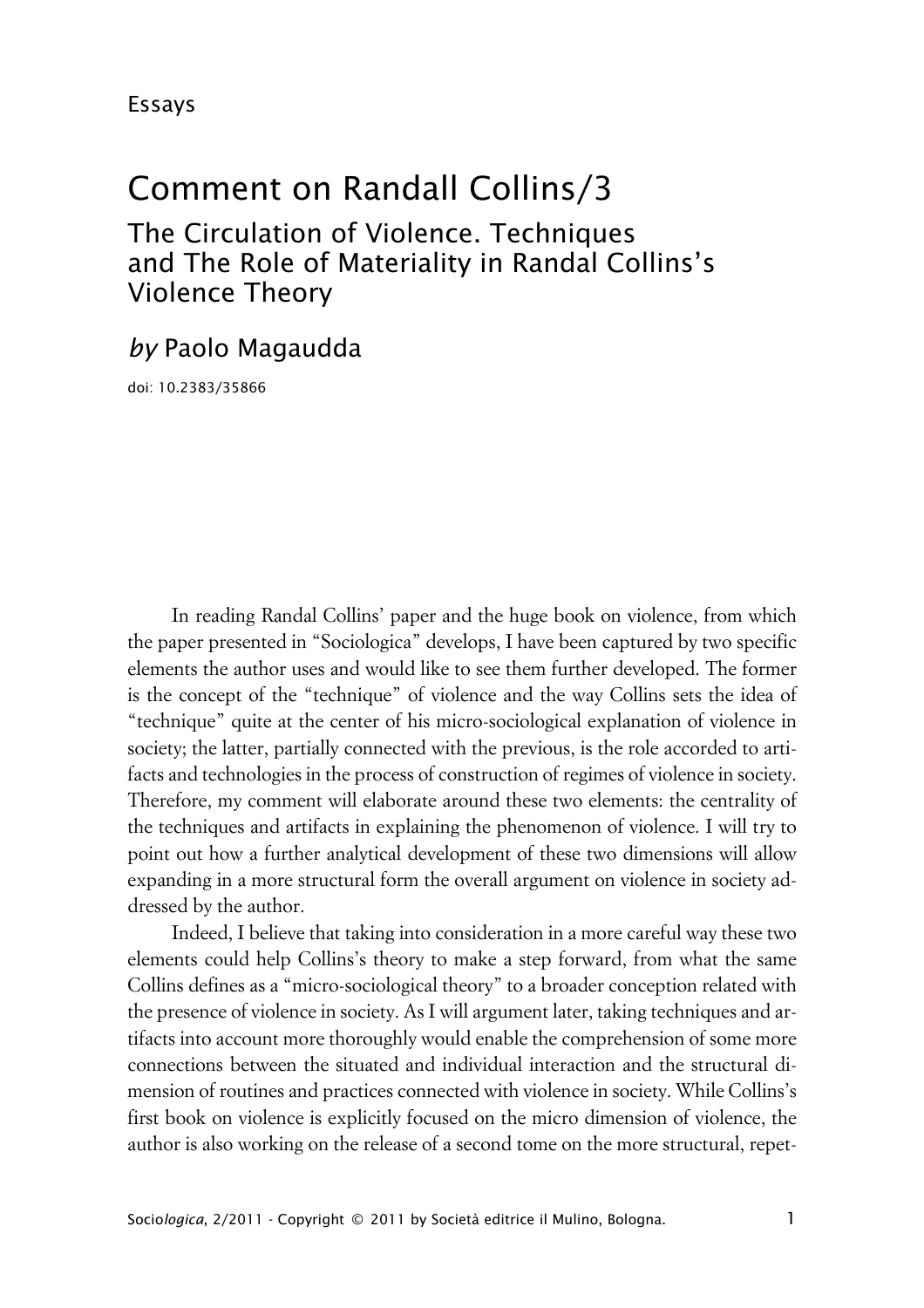itive and institutionalized forms of violence [Collins 2008, 34]. Hence, my comments are also elaborated upon what I would like to find in the second book on structural violence the author is working on.

#### **xThe Circulation of Techniques of Violence in Society**

Let me start by considering the role of "techniques" in Collins' paper. In practice, he says that is difficult to commit violent actions and, consequently, that human beings need some sort of help in circumventing the fear and the tension connected with these situations. Moreover, he also adds that the possibility to control the tension is given thanks to different kinds of interactional techniques of violence. This argument is developed quite clearly in the paper and has a prominent place in the overall analysis the author carries out in his long book. Here Collins reputedly affirms that the historical organization of these techniques is crucial in the evolution of the ways people delivered war. An example is the evolution of a disciplined social organization of troops, whose change had been fundamental to increase the length of battles, which ranged from the canonical one day battles of Roman and medieval age, through the three days of the more organized Napoleonic army, to the many months of the battles of the World Wars, as in the case of 10-months long battle of Verdun in 1916 [ibidem, 28].

The concept of "techniques" is central in Collins's argument and is omnipresent within the long volume, where many different techniques are listed and analyzed. However, while the concept of techniques is used to explain how people manage violent situations, it seems to me that one interesting way to develop this point would be to see what there is beyond these techniques: the huge social work required for the existence, transmission and maintenance of these techniques in society. Here, my comment about Collins's use of "violence techniques" is that a more careful and explicit consideration of how techniques are created, evolve, circulate, change, how they are taught and learned, could suitably expand the capability of Collins's approach to make sense of the evolution of violence in society. The question is not only what kind of violence people can do thanks to the interactional techniques, but how society works to maintain and reproduce these techniques.

To develop this perspective, it would be useful to consider violence techniques not only as something to be used, but also as elements that require to be socially created, cultivated and constantly sustained. Collins is quickly referring to the fact that violent techniques need to be learned, but this aspect is only mentioned. I would like to see more on the foreground of his analysis on violence the fact that these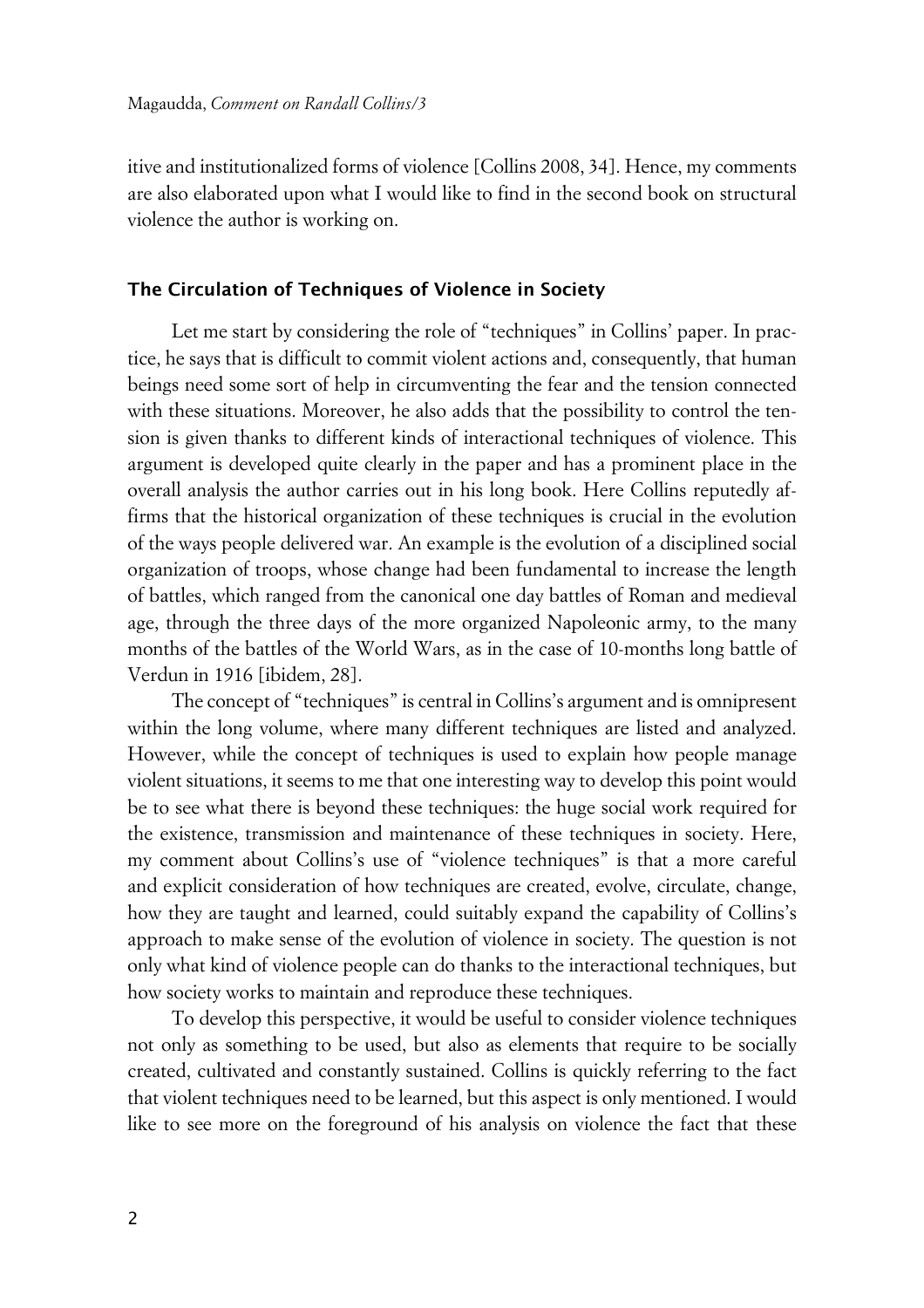techniques also need to be taught and transmitted, thus requiring social agencies and actors directly or indirectly committed to this work of social transmission.

I stress this point because, looking to Collin's work, my impression is that this perspective on violence techniques is not alien to the framework sustaining the book. Especially, the question of the need to learn the techniques appears often, even if in a prevalently implicit way. For example, in his paper he deals with this topic when saying that people would not automatically be violent: before they need to "learn techniques of how to choose their victims and their moments of vulnerability." Anyway, both in the paper and in the book, the question of learning – and therefore of teaching – seems very rarely addressed by a direct route. For example, focusing on the question of learning techniques would also mean considering in which manner specific violent social domains, such as in the case of hooliganism (considered by Collins in chapter 8 of his book), are not only spaces where violence techniques are actually performed, but are also "institutions" and "agents" that contribute to developing and passing on these techniques to new generations.

Remaining on the example of hooliganism, take the case of the relationship between Italian hooliganism and violence. Violent fights between hooligans and policemen are an endemic feature of Italian society; in these situations young people learn many different things (such as grouping together and singing) and, among them, also how to manage violence and rioting. When we look at the overlay between violence outside football stadium and political demonstrations we can see that violent techniques learned within hooliganism can pass over to other domains (and vice versa; at this regard see Dal Lago and De Biasi [1994], Podaliri and Balestri [1998]). This is good example of what we can observe when we focus on how violence techniques circulate in different social domains and it usefully helps to explain how situations where violence techniques are performed are usually also situations in which these techniques are constantly reproduced and transmitted.

The creation and sustaining of violent techniques is work that requires a huge social, organizational and cultural labor. At this regard, a crucial element regards the circulation of knowledge and competences required in learning and performing these techniques. Therefore, the analysis of the social organization of violence techniques can be clearly helped by focusing on the ways in which these competences and knowledge, involved in the creation and stabilization of violence, circulate in society. Thus, what is interesting is also to focus on the material and cultural infrastructures that allow the creation and reproduction of these techniques in society. From this perspective, the analysis of violence primarily in terms of the mechanism of their social techniques opens the door to the analysis of the circulation of these social techniques and, consequently, to the social organization of this circulation. In doing so,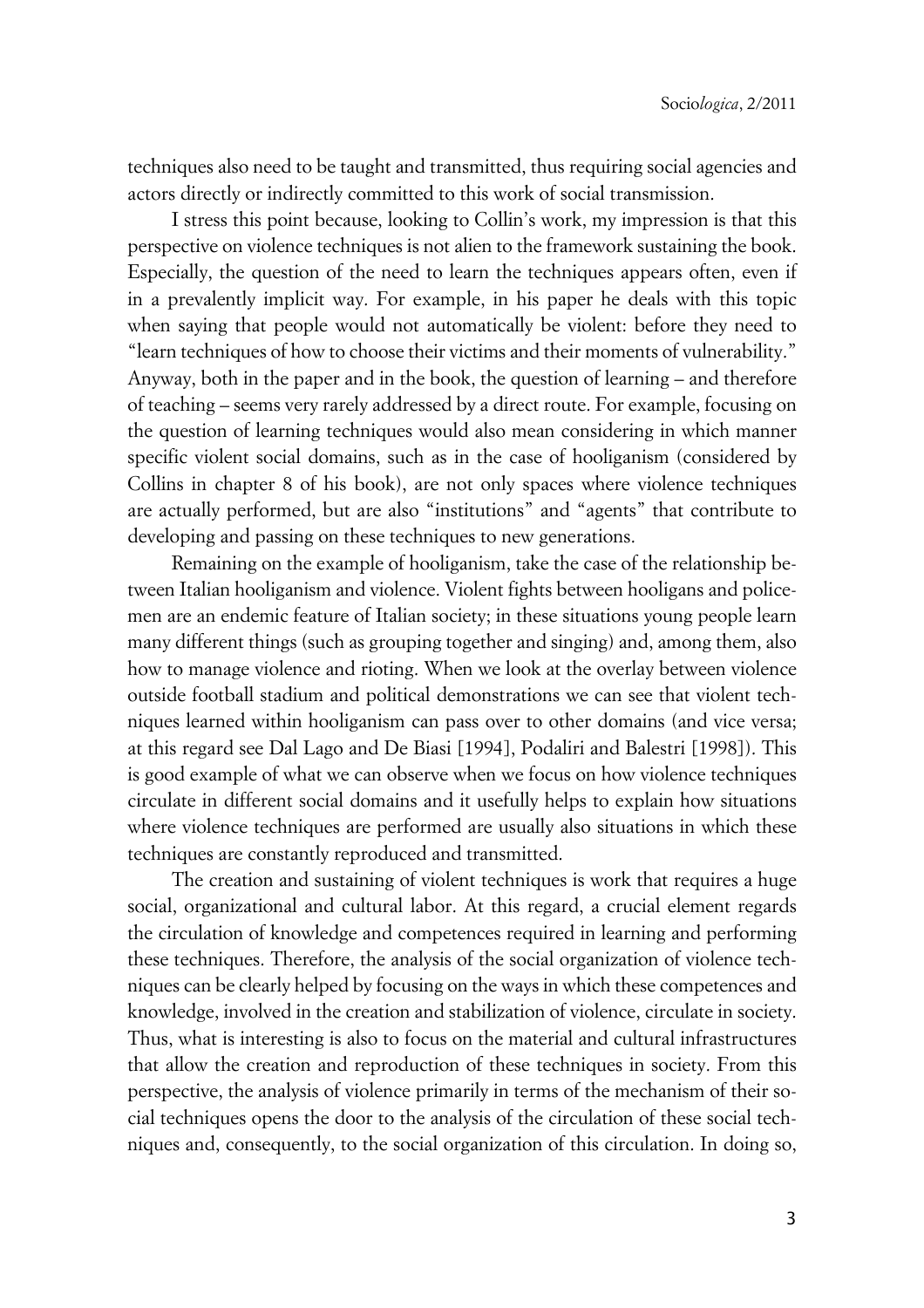we are moving from the narrowed examination of individual violent interactions toward a more structural analysis of the material and cultural infrastructure of violence in society.

#### **xMaterial Artifacts and Technologies of Violence**

The second point I want to highlight regards the role of artifacts and technologies in explaining violence and its techniques. Similarly to the previous argument, I have confidence that considering in a more detailed way artifacts and technologies could widen the range of explanation of Collins's theory and also strengthen the considerations elaborated upon the structural dimension of the social circulation of the techniques of violence.

Also, when analyzing the relationship between artifacts and technologies, we can observe that, although Collins's paper takes them into consideration, it does not go in deep to inquire their structural role in creating and stabilizing violence (and their techniques). For instance, in the paper Collins rightly introduces this matter considering the development of the "fight at distance" – those situations where there is no need to see the enemy and to perceive him as a human being. It is emphasized that the rise and diffusion of this technique at distance is strictly related with the emergence of new weapons and technologies, which have radically altered the methods of fighting. Moreover, it is noted that weapons have become smaller and more precise and that this had many consequences on phenomenology of battles, for example affecting how armies are displaced along the territories and make them occurring in broader spaces during smaller times. Collins points out a dialectic relationship between the change in the contemporary violence and the diffusion of new high technologies, such as video cameras and computerized identity checks. In short, changes in weapons and technologies deeply influenced the techniques of violence confrontation.

Here again, we can consider weapons and technologies not only as something that have consequences on the violent interactions, but as some element that are substantive part in the work of creating and stabilization of violence in society. In order to explain this second point, I will take a (theoretical) step back. Techniques in general, and techniques for violence in particular, are not individual strategies or the outcome of idiosyncratic schemes of action by single human beings. Rather, social techniques of violence can be seen as the product of shared social practices, which are common among localized and specific social groups. In this sense – and putting the matter in terms of a "theory of practice" (see Schatzky et al. [2001], Reckwitz [2002], Shove e Pantzar [2005]) – violence techniques are one fragment of a whole set of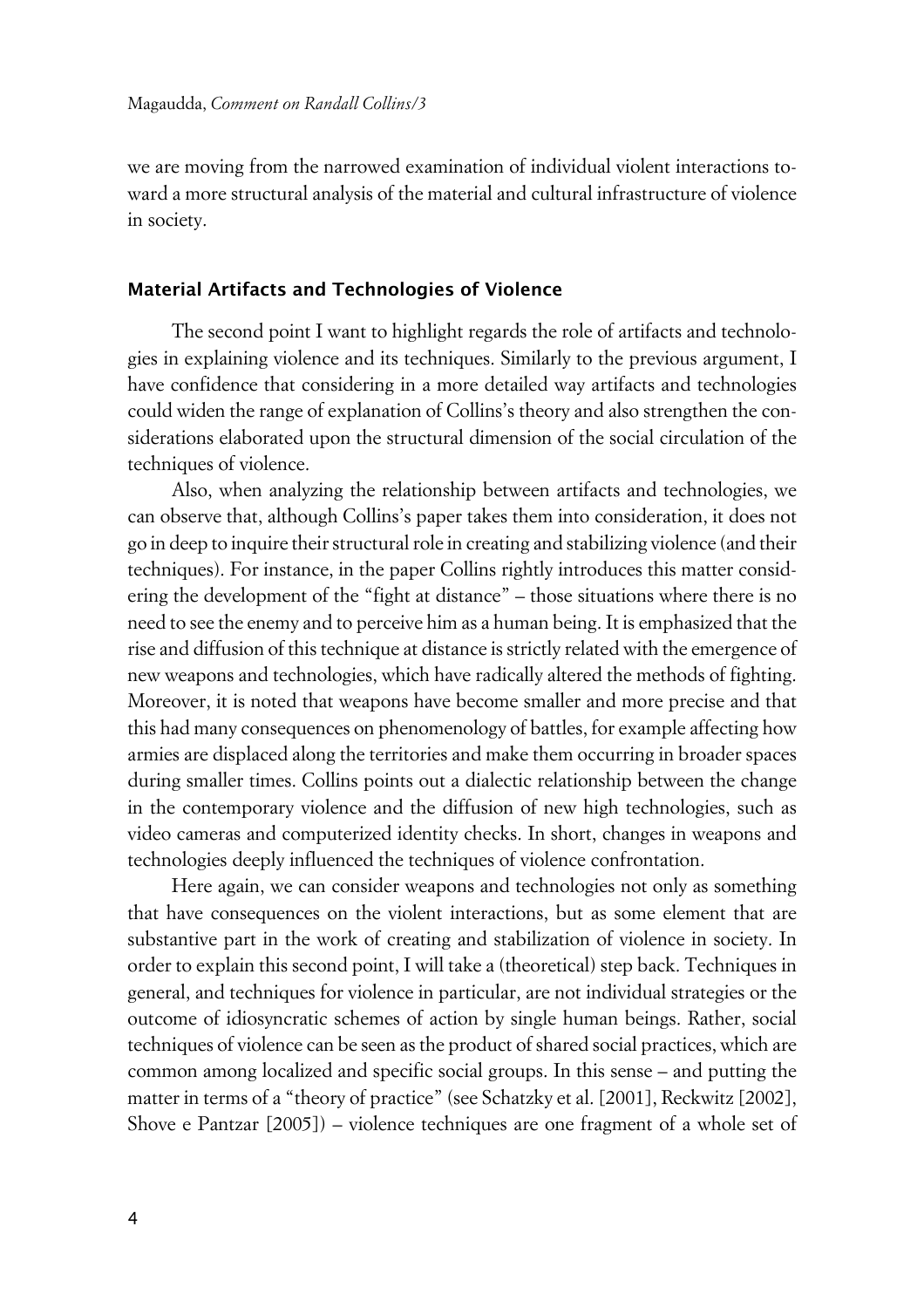elements needed to violent practices, which consist of an heterogeneous, but in some way coherent, assemblage of different elements: "forms of bodily activities, forms of mental activities, 'things' and their use, a background knowledge in the form of understanding, know-how, states of emotion and motivational knowledge" [Reckwitz 2002 249]. I myself have recently adopted this framework to explain changes in music consumption practices [Magaudda 2011] and I think it could be also useful when adopted in the inquiry of social practices of violence, within which techniques to circumvent the fear of violence can be interpreted as one of the elements contributing to making the practices of violence possible. In both music and violence practices, all elements involved (cognitive, cultural, material, psychological, etc.) are interconnected one another and what is important is not only to recognize each one of these elements, but also, above all, to understand how these elements interact, coagulate and co-evolve together.

Just to give a quick example: a change of a feature in weapons (i.e. their weight or their shape) has led to a transformation in their use and in the actual ways of fighting; but these changes also produce a modification in the cultural ideas of what fighting is; in the cognitive consideration of the "enemy"; in the emotional status connected with "pressing a button"; in the "techniques of violence," in the ways they are learned, and so on. Considering violence as a social practice means looking at the whole set of elements contributing to the creation of the condition of fighting: from interactional techniques (on which Collins's theory especially focuses) to weapons, passing through the cultural representation of violence and the pragmatic ways of committing violence.

Once we have a framework to understand how regimes of interactions, cultural representations and objects are all part of the same set of elements shaping violence in society, we can concentrate on the role of weapons and technologies. The assumption here is that weapons and technologies are embodying and transmitting a whole – even if not fully coherent – set of violent dispositions, understandings and techniques that characterize a given society. My specific comment is that, while Collins recognized that artifacts and technologies are at the center of the matter, their structural role could be further addressed. Particularly, he does not enter the discussion of what these weapons can tell us about the structural relation between society and violence. Indeed, as competences and knowledge implicated in violence techniques, technologies and weapon are not only useful tools to carry on violent actions, but can also be seen as the outcome of the work of an entire society that sustains certain forms of violence.

The major implications raised by this reflection for the development of Collins work on the more structured forms of violence is that material objects and technolo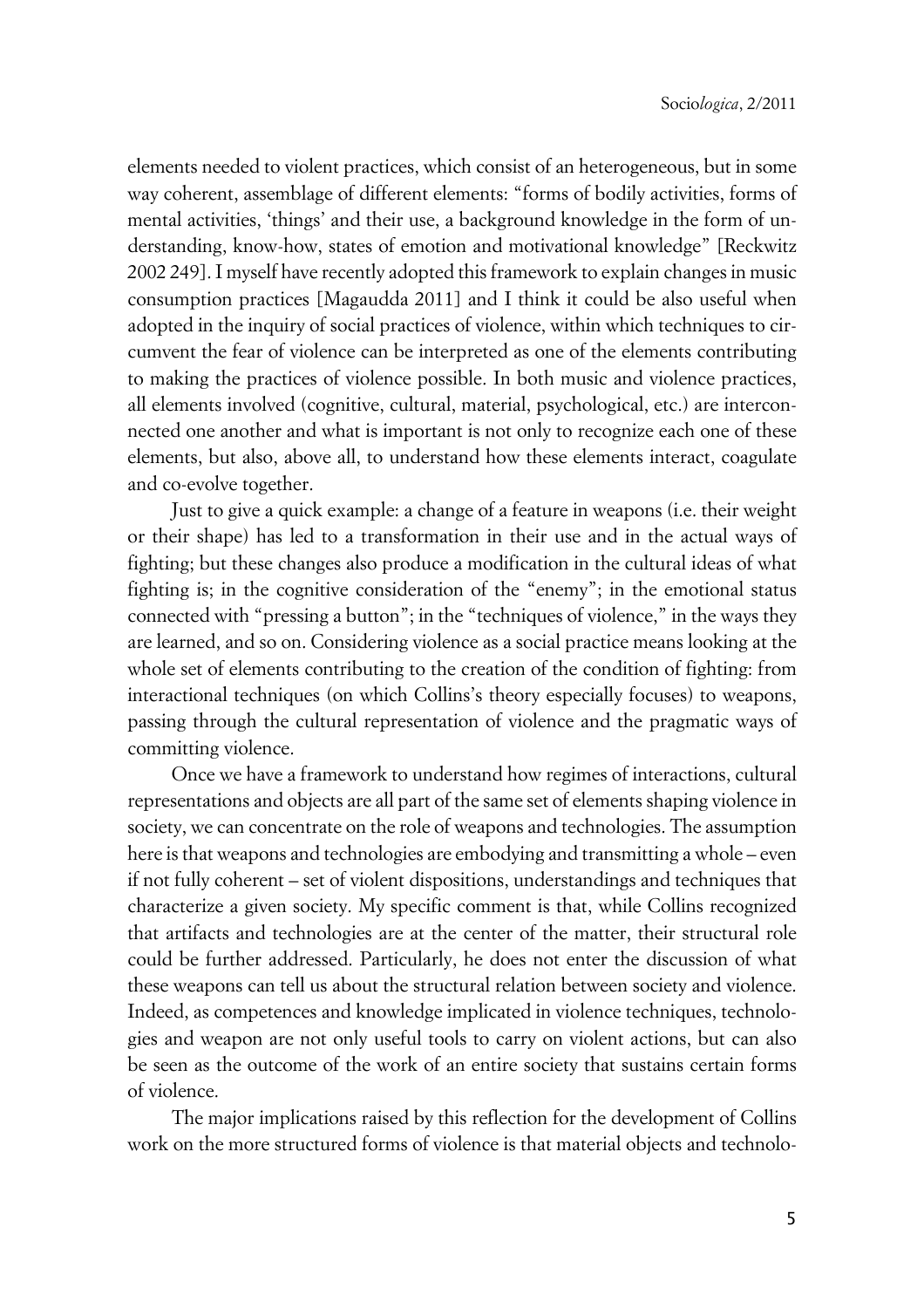gies can be fruitfully considered as elements that give continuity and stability to the forms through which people manage violent situations. The role of materiality in structuring social relationships and in stabilizing shared paths of actions represents one of the main points raised by the "material turn" in social sciences, which has been influencing a section of sociological thought in the last fifteen years. While the attention to the role of materiality has been initially settled by science & technology studies (i.e. Latour [1987] and Bijker et al. [1987]) and by anthropological studies of everyday life (i.e. Appadurai [1986] and Miller [1987]), since the ninety different other fields of the social sciences have turned their interest to the constitutive and structural role of materiality on social relations. In this regard, readers of *Sociologica* have had the possibility to see (in issue 1/ 2008) how *the centrality of materiality* has also influenced a mainstream sector of sociological thought such as economic sociology [Sweedberg, 2008]; see also Pinch and Sweedberg [2008]. One of the main points raised by this theoretical milieu is that material objects and technologies could not only be seen as useful tools to perform some specific actions, but can also be analyzed as a material infrastructural dimension of social interaction. In the context of violence in society, objects and technologies can be seen not only as tools strategically used to circumvent the tension of violence, but also as the medium through which people learn to act and commit violence. Therefore, materiality can be fruitfully seen as one vehicle through which social forms of interaction (in this case violent ones) are constantly reproduced in society or rather transformed or altered.

Summing up my comments on Collins's work, I have pointed out that, while his work makes intriguing references to the role of techniques and artifacts in shaping social violent interactions, a more analytical consideration of these elements could be a helpful way to further develop his analysis of violence in society. Indeed, when we consider the circulation of interactional competences, and violent artifacts associated with these competences, and if we see them in terms of how they contribute to stabilizing or changing patterns of social interactions, we have at disposal one more standpoint to analyze the structural presence of violence in society. The improvement generated by the perspective I have adopted is twofold. On one level, it allows to see social techniques not only as strategies involved in the interactional performativity of violence, but, in a more substantial way, as crucial elements in producing and reproducing the condition of existence of violence. Secondly, this perspective will also offer the opportunity to connect Collins's explicitly micro-sociological analysis to a wider analysis of the social infrastructures enabling violent actions in society. This view could help understand in a deeper way that violence is not only the output of an individual management of fear and tension, but it is also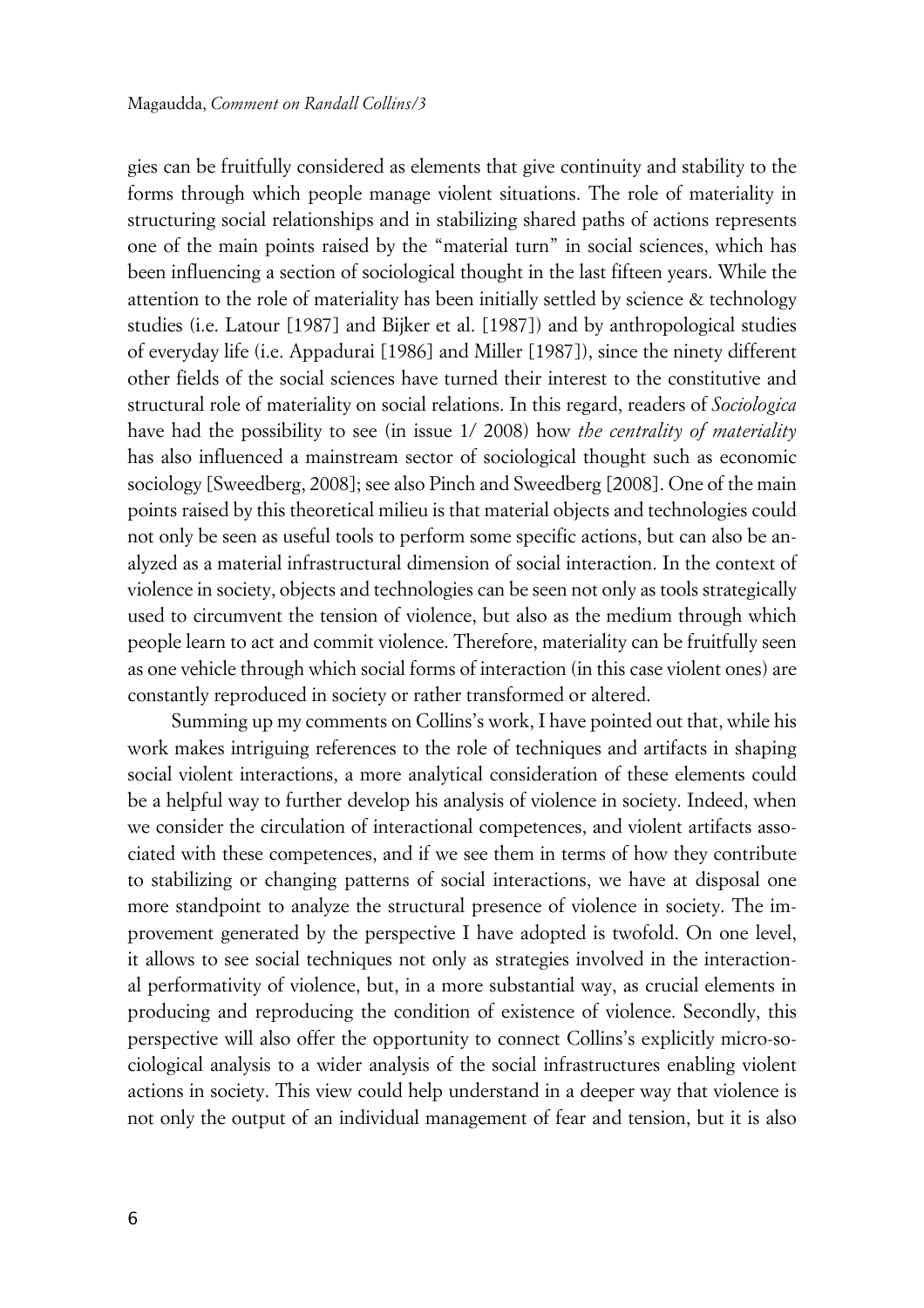the outcome of shared social practices, regularly sustained by social agents, artifacts and cultures.

### **References**

Appadurai, A. (ed.)

1986 *The Social Life of Things*. Cambridge, Cambridge University Press.

Bijker, W.E., Hughes, T.P. and Pinch, T.J. (eds.)

1987 *The Social Construction of Techno-Logical Systems*. Cambridge, MA: MIT Press.

Collins, R.

2008 *Violence: A Micro-sociological Theory*. Princeton: Princeton University Press.

Dal Lago, A. and De Biasi, R.

1994 "Football and Identity in Italy." Pp. 73-94 in *Football, Violence and Social Identity* edited by R. Giulianotti. London: Routledge.

Latour, B.

1987 *Science in Action*. Cambridge, MA: Harvard University Press.

Magaudda, P.

2011 "When Materiality 'Bites Back'. Digital Music Consumption Practices in the Age of Dematerialization." *Journal of Consumer Culture*, 11: 15-36.

Miller, D.

1987 *Material Culture and Mass Consumption*. Oxford: Basil Backwell.

Pinch, T.J. and Swedberg, R. (eds.)

2008 *Living in a Material World*. Cambridge, MA: MIT Press.

Podaliri, C. and Balestri, C.

1998 "The Ultrás, Racism and Football Culture in Italy." Pp.53-60 in *Fanatics! Power, Identity and Fandom in Football*, edited by A. Brown. London: Routledge.

Reckwitz, A.

2002 "Toward a Theory of Social Practices: A Development in Culturalist Theorizing." *European Journal of Social Theory* 5: 243-263.

Schatzki, T., Knorr Cetina, K. e Von Savigny, E. (eds.)

2001 *The practice Turn in Contemporary Theory*. London: Routledge.

Shove E.A. and Pantzar, M.

2005 "Consumers, Producers and Practices Understanding the invention and reinvention of Nordic walking." *Journal of Consumer Culture*, 5: 43-64.

Swedberg, R.

2008 "The Centrality of Materiality: Economic Theorizing from Xenophon to Home Economics and Beyond." *Sociologica* 1/2008. [doi:10.2383/26567](http://www.sociologica.mulino.it/doi/10.2383/26567)